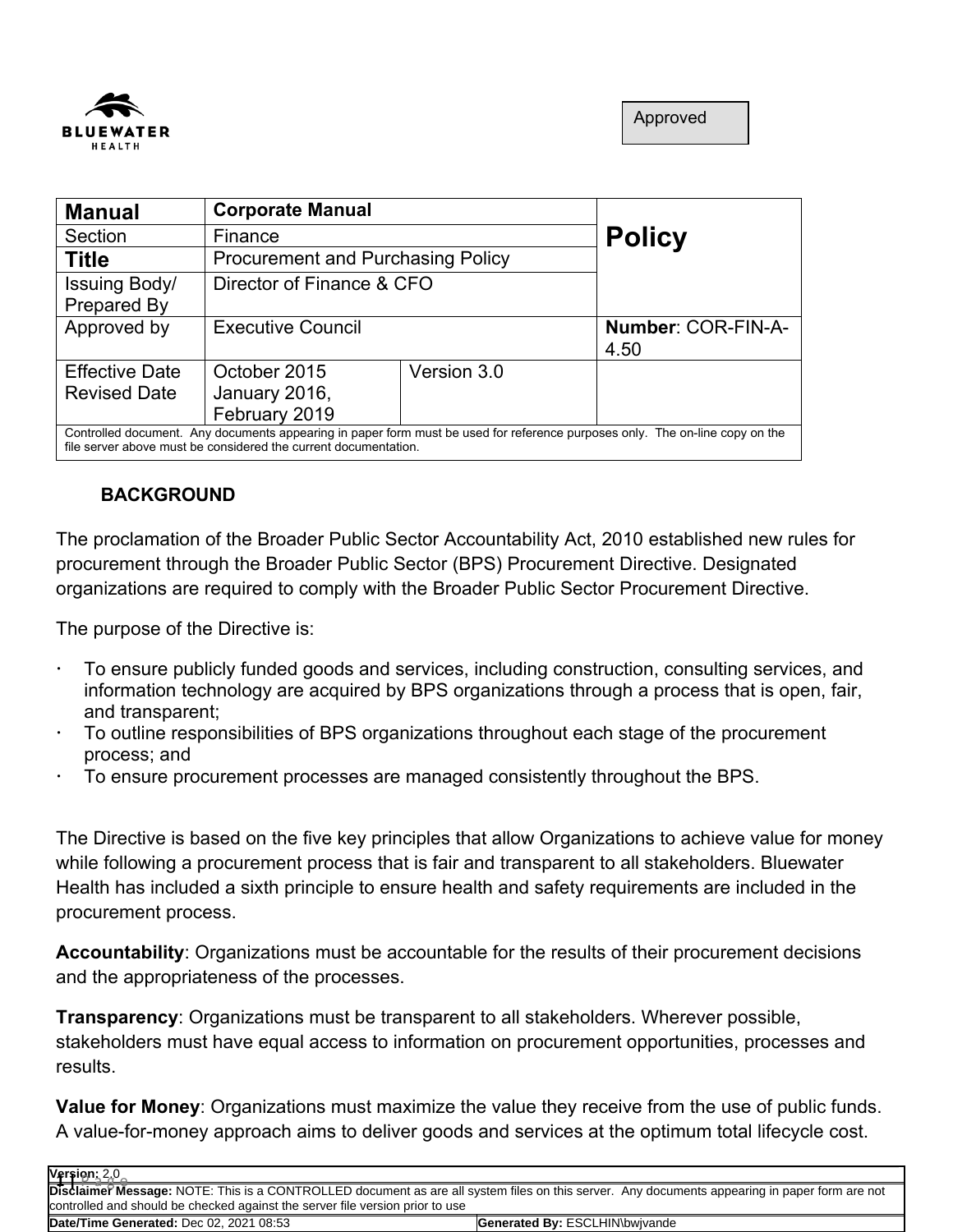**Quality Service Delivery**: Front-line services provided by Organizations, such as teaching and patient care, must receive the right product, at the right time, in the right place.

**Process Standardization**: Standardized processes remove inefficiencies and create a level playing field.

**Risk Management**: Health and Safety legislation, regulations and standards are addressed during the procurement of equipment, tools, and materials to ensure potential hazards are controlled in design and purchasing stages. All equipment, tools and materials are assessed prior to purchase for existing or potential hazards. Health and Safety requirements are incorporated into the specifications for the design, tender and purchase of equipment, tools, and materials.

The Directive establishes the following mandatory requirements that Organizations must adopt and implement:

- 1. Establishment of a Supply Chain Code of Ethics; and,
- 2. Purchasing Policies and Procedures that include 25 mandatory requirements.

The objective of the Procurement Policy is to ensure ethical, efficient and accountable sourcing, contracting and purchasing activities within the organization, in compliance with the BPS Procurement Directive and all other Trade Agreements and legislative requirements.

Bluewater Health will rely upon its Shared Service Organization (SSO) to act as agent on behalf of the organization to deliver all procurement related services in a manner consistent with the BPS Procurement Directives, Trade Agreements and other applicable legislation. As our SSO, TransForm will develop and implement procedures that support all supply chain activities, including purchasing, contract management, logistics, capital procurement and vendor management. Unless specifically delegated to hospital staff, TransForm will be solely authorized to commit hospital funds for purchases by the issuance of a Purchase Order.

# **POLICY**

This Procurement Policy governs how the organization conducts sourcing, contracting and purchasing activities consistent with the requirements set forward in the BPS Procurement Directive.

In an effort to make effective use of resources, Bluewater Health, through TransForm will take advantage of competitive bidding processes completed by strategic partners and through active memberships in group purchasing organizations such as Mohawk Medbuy, St. Joseph Health System Group Purchasing Organization (SJHS-GPO), the Ontario Ministry of Consumer and Government Services (MGCS), and affiliate Shared Service Organizations.

Mohawk Medbuy shareholders are committed to participating in Mohawk Medbuy agreements and TransForm will assist Bluewater Health in the Mohawk Medbuy contracting process.

As an agent of Bluewater Health, TransForm will work with stakeholders to determine the most advantageous and suitable procurement process including the use of Group Purchasing

| Version: 2,0<br>Disclaimer Message: NOTE: This is a CONTROLLED document as are all system files on this server.  Any documents appearing in paper form are not |                                       |  |
|----------------------------------------------------------------------------------------------------------------------------------------------------------------|---------------------------------------|--|
|                                                                                                                                                                |                                       |  |
| controlled and should be checked against the server file version prior to use                                                                                  |                                       |  |
| Date/Time Generated: Dec 02, 2021 08:53                                                                                                                        | <b>Generated By: ESCLHIN\bwivande</b> |  |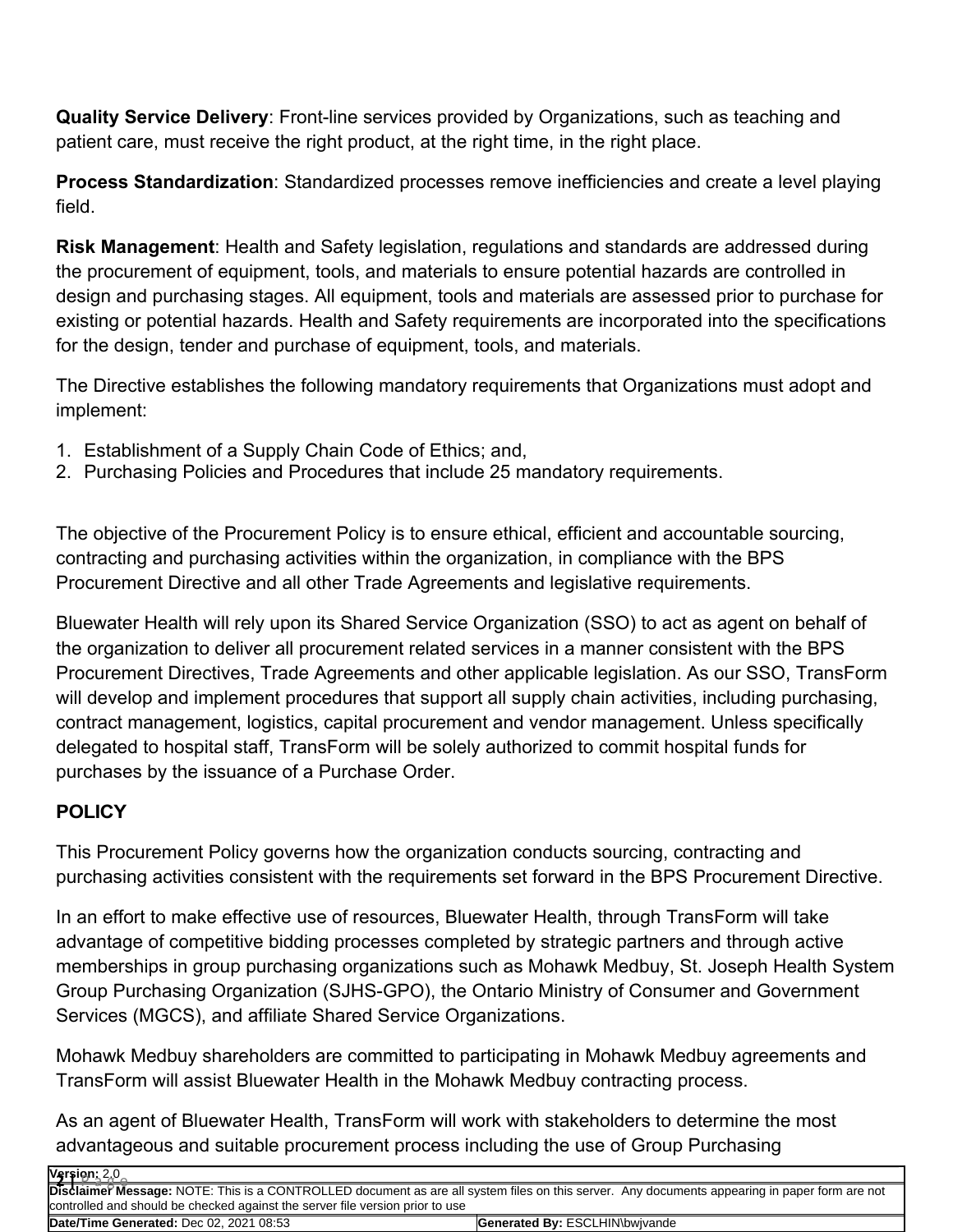Organizations, Provincial Vendor of Record opportunities, affiliate SSO agreements and TransForm led procurements.

When procuring goods, services and facilities on behalf of Bluewater Health, TransForm will incorporate accessibility criteria and features. Where applicable, procurement documents will specify the desired accessibility criteria to be met and provide guidelines for the evaluation of proposals in respect of those criteria. Where it is impractical for TransForm as an agent of Bluewater Health to incorporate accessibility criteria and features when procuring or acquiring specific goods, services or facilities, the appropriate procurement individual will provide a written explanation, on request.

This Procurement Policy is in addition to any law and policies to which the organization may be subject and that, where such law or policy conflicts with this policy, the organization is requested to consult with TransForm on behalf of Bluewater Health for supply chain guidance.

### **Segregation of Duties (Mandatory Requirement #1)**

At least three of the five functional procurement roles must be segregated. These functional roles include: Requisitioning, Budgeting, Commitment, Receipt and Payment. Responsibilities for these roles must lie with different departments or, at a minimum, with different individuals.

Segregation of duties prevents any one person from controlling the entire purchasing process by segregating approvals for the key stages of the supply chain process.

Table 1 illustrates how TransForm segregates the five procurement roles that require segregated approval on behalf of Bluewater Health.

| <b>Role</b>   | <b>Definition</b>                                                                     | <b>Who</b>                                                                                                                                                                       |
|---------------|---------------------------------------------------------------------------------------|----------------------------------------------------------------------------------------------------------------------------------------------------------------------------------|
| Requisition   | Authorize the supply chain department to<br>place an order                            | Customer requesting the product or<br>service                                                                                                                                    |
| <b>Budget</b> | Authorize that funding is available to<br>cover the cost of the order                 | Customer requesting the product or<br>service                                                                                                                                    |
| Commitment    | Authorize release of the order to the<br>supplier under agreed-upon contract<br>terms | Purchasing role in the supply chain<br>department at TransForm; delegated<br>purchasers at the hospital (pharmacy,<br>food and nutrition, facilities, biomedical<br>engineering) |
| Receipt       | Authorize that the order was physically<br>received, correct and complete             | Individual receiving the goods at<br>hospitals; individuals at TransForm for<br>the receipts                                                                                     |
| Payment       | Authorize release of payment to the                                                   | Accounts Payable role within the finance                                                                                                                                         |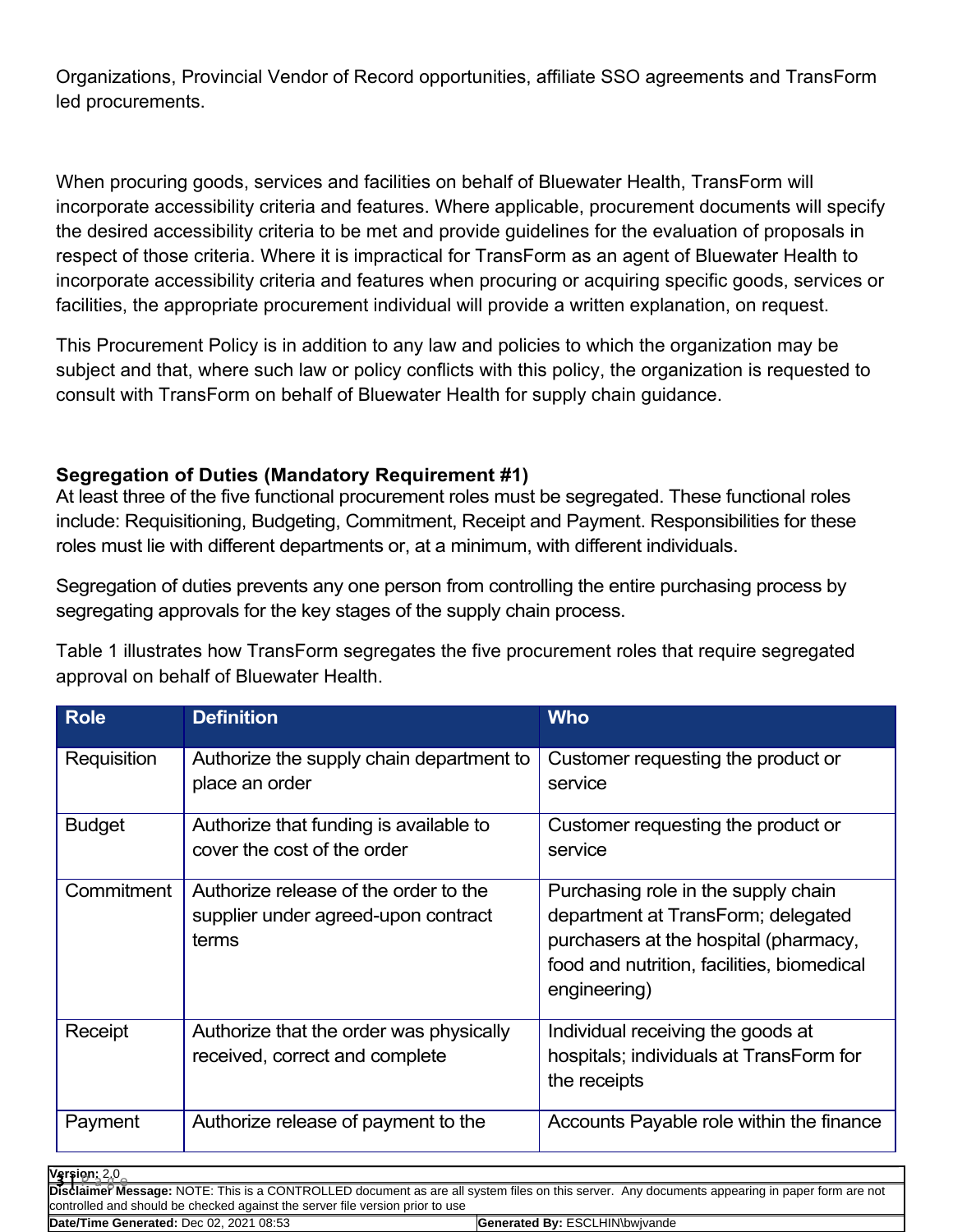| $ -$<br>.<br>pplier | ranshorm<br>team at |
|---------------------|---------------------|
|                     |                     |

*Table 1 – Functional Procurement Roles*

## **Approval Authority Limits (AAS) (Mandatory Requirement # 2)**

The AAS identifies, for each of the functional procurement roles identified in Table 1 above, authorities that are allowed to approve procurement for different dollar thresholds.

Approval Authority Limits are categorized by Goods and Non-Consulting Services and Consulting Services.

Prior to commencement, any procurement of goods and non-consulting services must be approved by an appropriate authority in accordance with the AAS of the organization. Refer to Signing Authority Policy for more details.

Table 2, Approval Authority Schedule, sets out the commitment authority, i.e., the person authorized to commit the Organization to a purchase, and/or contractual or financial obligation.

NOTE: The following is based on a board approved budget. Any exceptions to the approved budget would require review and approval by the board prior to the purchase or obligation proceeding. Formal approval of the budget constitutes financial approval to proceed with the procurement process. The ability to incur the actual expenditures is delegated to the Hospital staff based on the following approval limits:

| <b>Type of Expenditure</b>                   | <b>Maximum</b>    | <b>Position</b>                      |
|----------------------------------------------|-------------------|--------------------------------------|
| <b>Goods and Service Conracts (Non-</b>      |                   |                                      |
| Consulting)                                  | Up to \$5,000     | <b>Managers and Designated Staff</b> |
| Examples include:                            | Up to \$20,000    | <b>Director</b>                      |
| $\cdot$ Supplies                             | Up to \$100,000   | <b>VP/CFO</b>                        |
| · Non-Consulting Services                    | Up to \$1,000,000 | CEO                                  |
| · Minor Equipment                            | > \$1,000,000     | <b>Board of Directors</b>            |
| · Board Approved Capital Equipment           |                   |                                      |
| <b>Consulting Services</b>                   | Up to \$20,000    | <b>Director</b>                      |
|                                              | Up to \$100,000   | <b>VP/CFO</b>                        |
|                                              | Up to \$500,000   | <b>CEO</b>                           |
|                                              | $>$ \$500,000     | <b>Board of Directors</b>            |
| <b>Contractual and Financial Obligations</b> | Up to \$20,000    | <b>Director</b>                      |
|                                              | Up to \$100,000   | <b>VP/CFO</b>                        |
|                                              | Up to \$500,000   | <b>CEO</b>                           |
|                                              | $>$ \$500,000     | <b>Board of Directors</b>            |

*Table 2 – Approval Authority Schedule*

| Version: 2,0<br>Disclaimer Message: NOTE: This is a CONTROLLED document as are all system files on this server. Any documents appearing in paper form are not |                                       |  |
|---------------------------------------------------------------------------------------------------------------------------------------------------------------|---------------------------------------|--|
|                                                                                                                                                               |                                       |  |
| controlled and should be checked against the server file version prior to use                                                                                 |                                       |  |
| Date/Time Generated: Dec 02, 2021 08:53                                                                                                                       | <b>Generated By: ESCLHIN\bwivande</b> |  |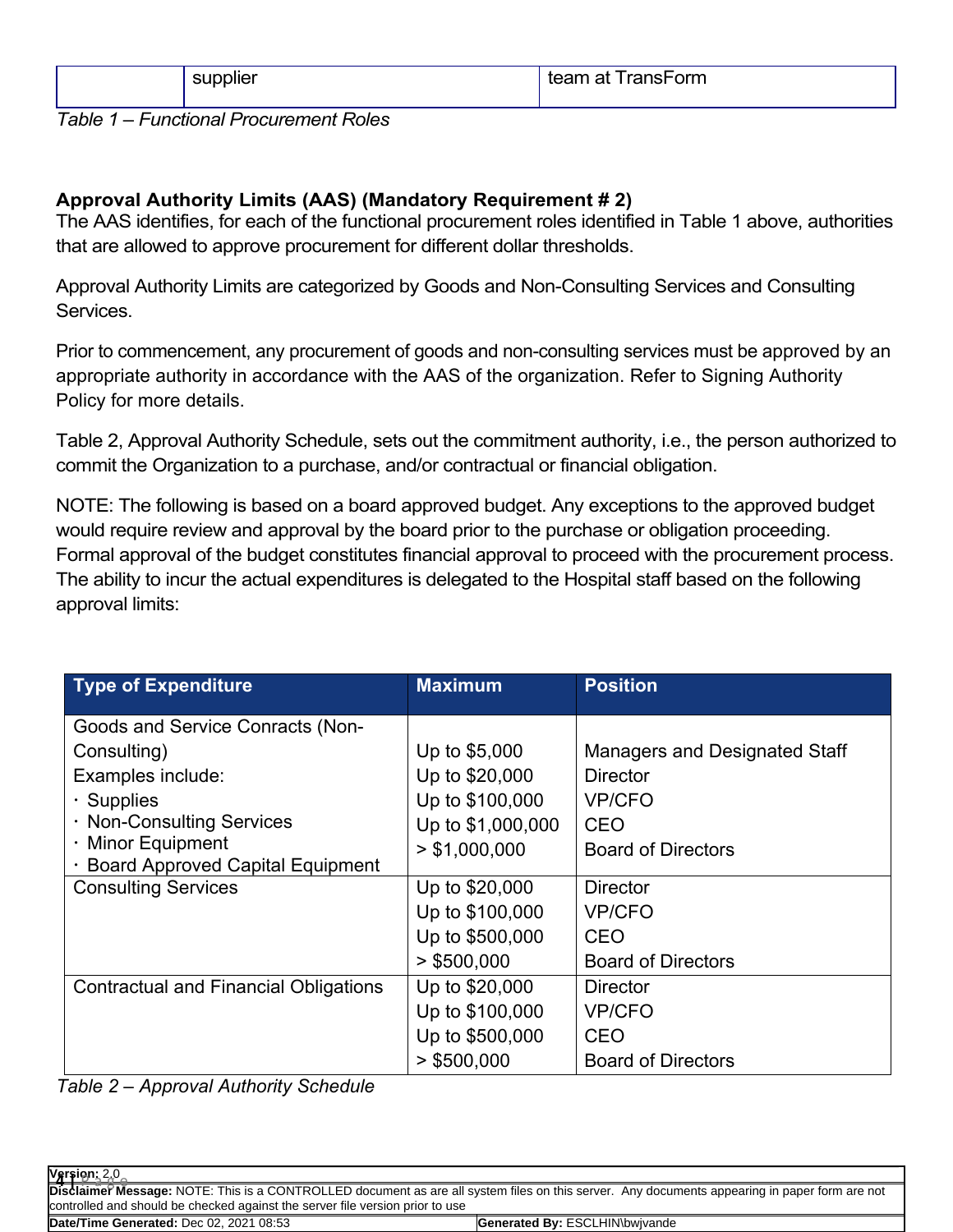For clarity in the application of the authority approval limits:

- The dollar limits are exclusive of taxes.
- The overall value of procurement must not be reduced (e.g., dividing a single procurement into multiple procurements) in order to circumvent the approval requirements.
- For contracts, the value is based on the total value of the contract including all option years. That is, if the annual value of the agreement is \$10,000 and the term is for three years, plus two option years, the total contract value is \$50,000.

#### Consulting Services

Prior to commencement, any procurement of consulting services must be approved in accordance with the Procurement Approval Authority Schedule for Consulting Services below.

| <b>Procurement Approval Authority Schedule (AAS) for Consulting Services</b> |                                          |                                               |
|------------------------------------------------------------------------------|------------------------------------------|-----------------------------------------------|
| <b>Procurement</b><br>Method                                                 | <b>Procurement</b><br><b>Value</b>       | <b>Approval Authority</b>                     |
| <b>Invitational Competitive</b>                                              | \$0 up to but not<br>including \$100,000 | AAS for goods and non-<br>consulting services |
| <b>Open Competitive</b>                                                      | Any value                                | AAS for goods and non-consulting<br>services  |
| Non-competitive*                                                             | \$0 up to but not<br>including \$100,000 | President, CEO or equivalent                  |
|                                                                              | \$100,000 or more                        | Board of Directors or equivalent              |

\*Exemption-based only

Refer to Signing Authority Policy for additional Approval Authority Thresholds requirements.

### **Competitive Procurement Thresholds (Mandatory Requirement #3)**

An open competitive procurement process must be conducted where the estimated value of procurement of goods or services is \$100,000 or more. The exemptions must be in accordance with the applicable trade agreements.

Consulting services must be competitively procured irrespective of value. The exemptions must be in accordance with the applicable trade agreements.

The value of the procurement is based on the total contract value for the good or service including any option years.

**Version:** 2.0 **5 |** P a g e

**Disclaimer Message:** NOTE: This is a CONTROLLED document as are all system files on this server. Any documents appearing in paper form are not controlled and should be checked against the server file version prior to use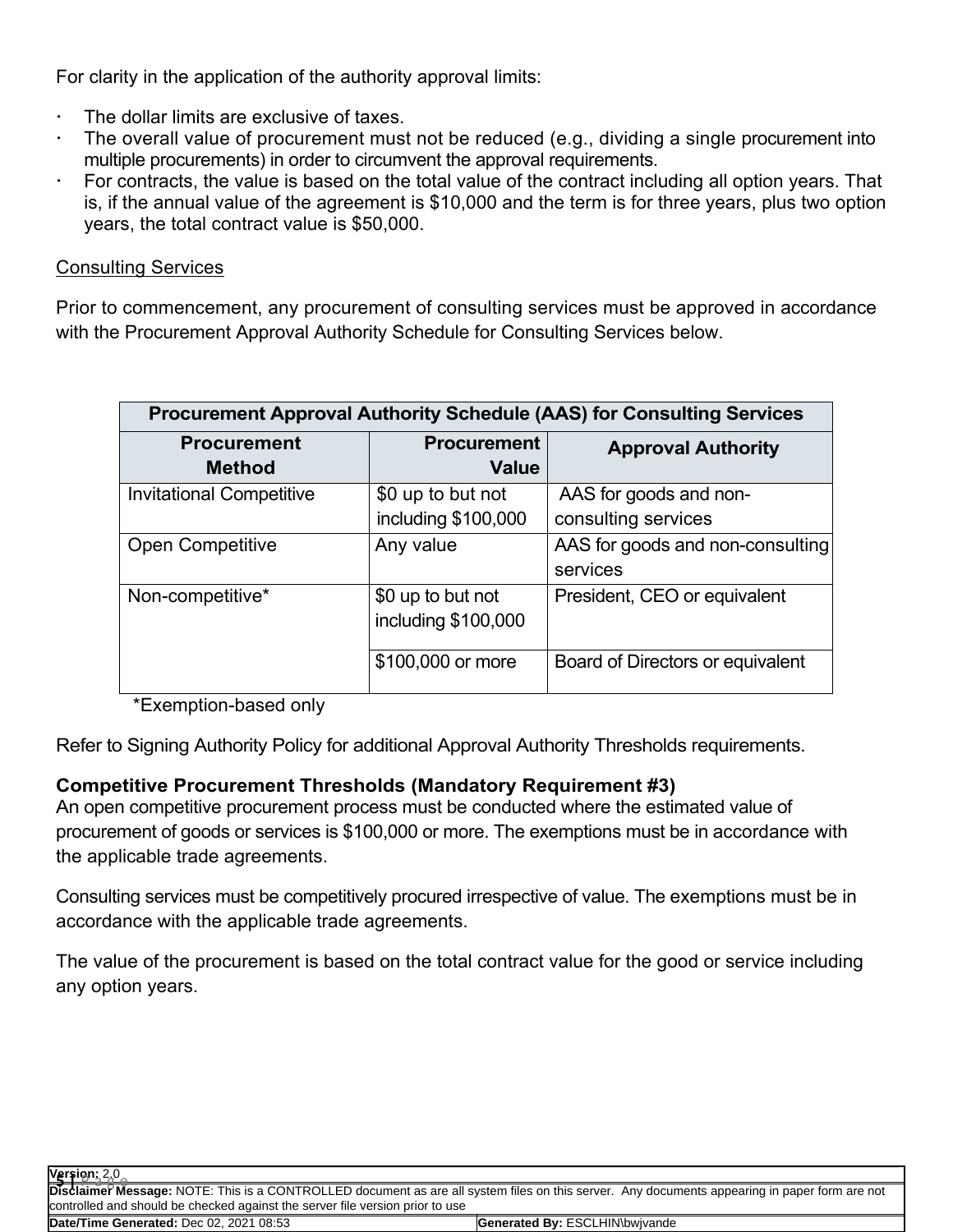| <b>Goods, Non-Consulting Services and Construction</b> |                                          |                             |
|--------------------------------------------------------|------------------------------------------|-----------------------------|
| <b>Total Procurement</b>                               | <b>Means of Procurement</b>              | <b>Recommended/Required</b> |
| \$0 up to but not                                      | Informal procurement (one or more        | Recommended                 |
| including \$25,000                                     | quotes) or Invitational Procurement      |                             |
| \$25,000 up to but not                                 | Invitational competitive procurement     | Required                    |
| including \$100,000                                    | (minimum of three suppliers are invited  |                             |
|                                                        | to submit a bid) or Open competitive     |                             |
|                                                        | procurement                              |                             |
| \$100,000 or more                                      | Open competitive process                 | Required                    |
| <b>Consulting Services</b>                             |                                          |                             |
| <b>Total Procurement</b>                               | <b>Means of Procurement</b>              | <b>Recommended/Required</b> |
| \$0 up to but not                                      | Invitational or open competitive process | Required                    |
| including \$100,000                                    |                                          |                             |
| \$100,000 or more                                      | Open competitive process                 | Required                    |

Informal Procurement can be used for the procurement of goods or non-consulting services from \$0 up to \$25,000. In this process, written quotes are obtained from one or more qualified suppliers. The lowest quote should be awarded the procurement.

Invitational Procurement can be used for the procurement of goods, non-consulting, and consulting services up to but not including \$100,000. In this process a minimum of three qualified suppliers are requested to submit a written quote or proposal per defined requirements outlined by the purchaser and based on the requirements outlined in the Procurement Directive for an invitational procurement process.

Open Competitive Procurement is required for the procurement of goods, services or consulting services \$100,000 or greater. In this process the RFx is posted on a public bid board and suppliers are requested to submit a written quote or proposal per defined requirements outlined by the purchaser and based on the requirements outlined in the Procurement Directive for an open competitive procurement process.

# **Vendor of Record**

A Vendor of Record (VOR) is established through a Request for Supplier Qualification (RFSQ) open competitive procurement process. A vendor of record can be established to:

- Increase procurement process efficiency; and
- Obtain consistent competitive prices for the identified goods and services.

The MGCS has established VOR arrangements that are available to Organizations. Organizations may utilize VOR arrangements established by MGCS to streamline the procurement process. When utilizing an MGCS established VOR arrangement, the corresponding VOR User Guide provided by the MGCS must be followed.

| Version: 2,0<br>Disclaimer Message: NOTE: This is a CONTROLLED document as are all system files on this server. Any documents appearing in paper form are not |                                       |
|---------------------------------------------------------------------------------------------------------------------------------------------------------------|---------------------------------------|
|                                                                                                                                                               |                                       |
| controlled and should be checked against the server file version prior to use                                                                                 |                                       |
| Date/Time Generated: Dec 02, 2021 08:53                                                                                                                       | <b>Generated By: ESCLHIN\bwivande</b> |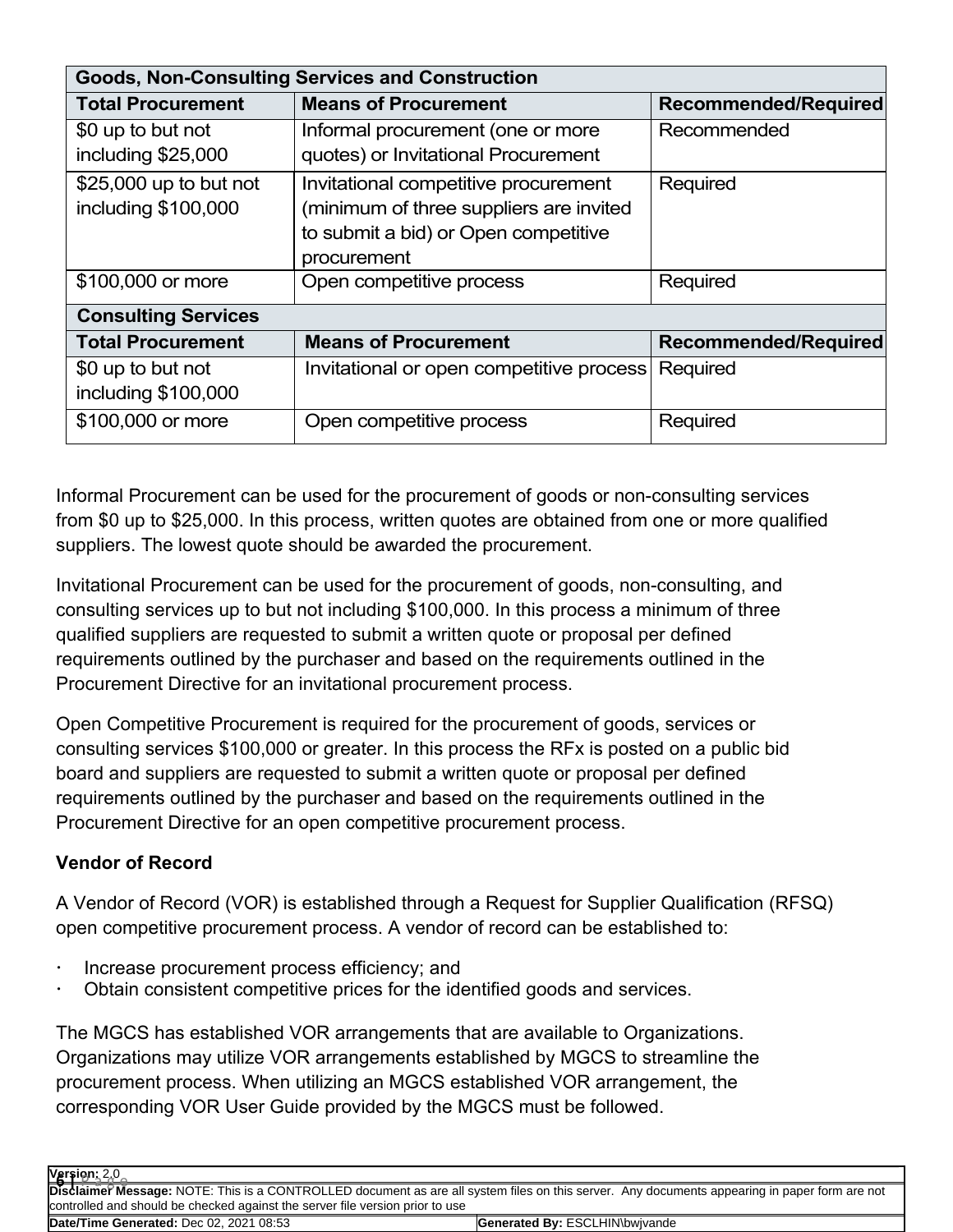Prior to establishing a VOR arrangement, approval from an appropriate authority within the Organization must be received. The approval authority must be identified based on the total estimated value of the procurement over the life of the VOR arrangement.

Approval authority thresholds for VOR arrangements are based on the established AAS as defined in Bluewater Health Signing Authority Policy.

To ensure optimum value for money from individual procurements is obtained under VOR arrangements, a second-stage selection process must be conducted. All VOR arrangements must identify methods of conducting the second-stage selection process based on dollar thresholds of a single procurement. Where the second stage of the selection process warrants invitation of only one supplier to submit a proposal, the organization should evenly distribute individual procurement opportunities over time between the suppliers wherever feasible.

### **Second Stage Selection Schedule**

| <b>Procurement Value</b>                       | Minimum Number of Suppliers to be<br>Invited to the Second-Stage<br><b>Selection</b> |
|------------------------------------------------|--------------------------------------------------------------------------------------|
| \$0 up to but not including \$25,000           | 1                                                                                    |
| \$25,000 up to but not including<br>\$100,000  | 3                                                                                    |
| \$100,000 up to but not including<br>\$250,000 | 5                                                                                    |
| \$250,000 up to the VOR ceiling price          | 7                                                                                    |
| More than the VOR ceiling price                | Open competitive procurement                                                         |

The value of the procurement must not be reduced in order to circumvent the requirements outlined in the second-stage selection process schedule.

Where there are fewer members on the VOR list than in the schedule, all suppliers on the list must be invited to participate in the invitational procurement process.

**Competitive Procurement Key Process Steps (Mandatory Requirements #4 - #20)** Procurements must be conducted consistent with the mandatory requirements outlined in the BPS Procurement Directive. On behalf of Bluewater Health, TransForm will provide guidance to customers throughout the procurement process in order to help ensure compliance with all requirements. Non TransForm led procurements must also be conducted in accordance with the Directive requirements.

| Version: 2.0<br>Disclaimer Message: NOTE: This is a CONTROLLED document as are all system files on this server. Any documents appearing in paper form are not |                                       |
|---------------------------------------------------------------------------------------------------------------------------------------------------------------|---------------------------------------|
|                                                                                                                                                               |                                       |
| controlled and should be checked against the server file version prior to use                                                                                 |                                       |
| Date/Time Generated: Dec 02. 2021 08:53                                                                                                                       | <b>Generated By: ESCLHIN\bwivande</b> |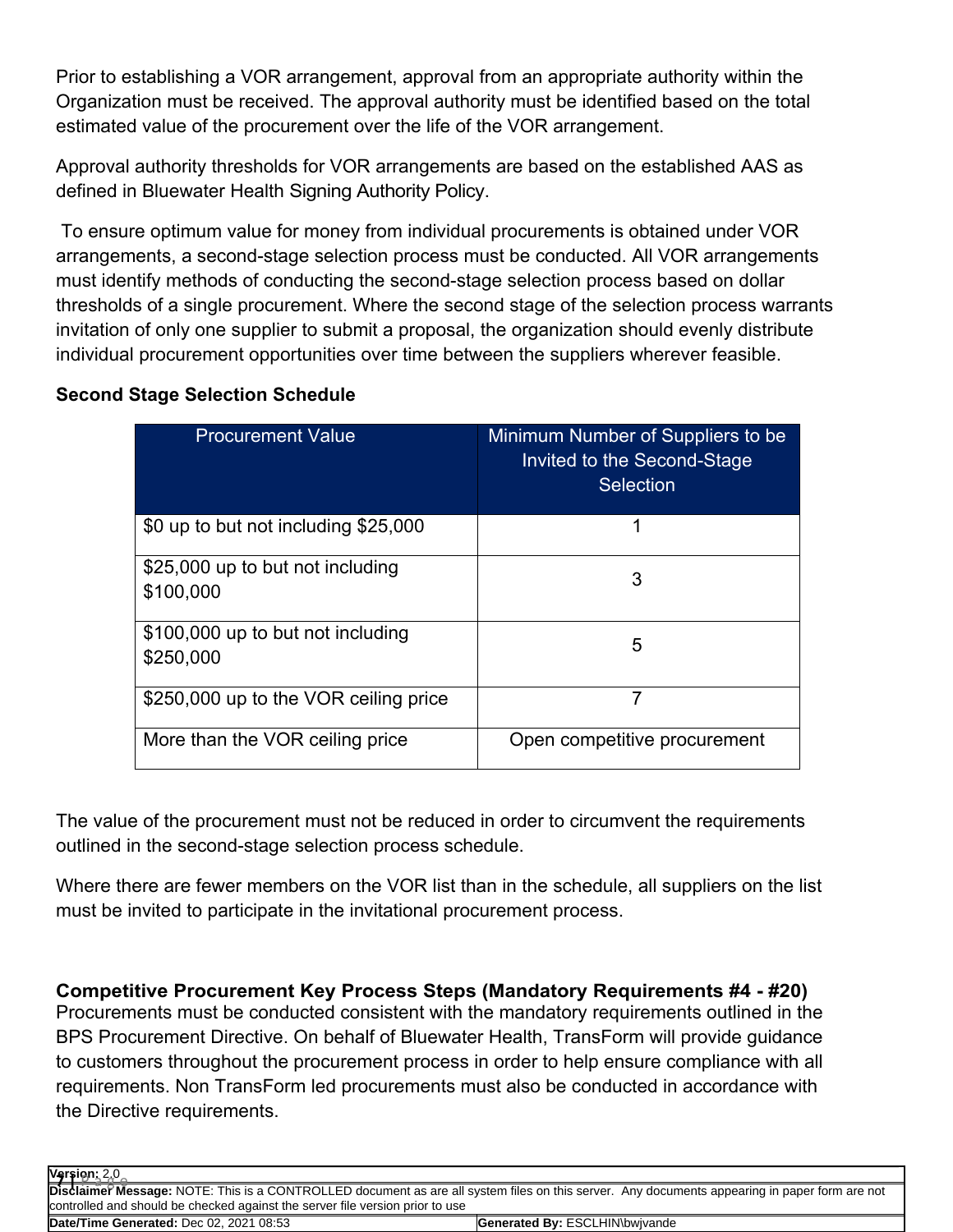The Directive outlines the key process steps and related requirements that comprise procurements from the initial stage of information gathering through supplier debriefing. Individuals responsible for conducting procurement should be familiar with and accountable to the applicable process requirements as defined in the Directive.

| <b>Competitive Procurement Key Process Steps</b> |                                                             |                            |                                    |  |  |  |
|--------------------------------------------------|-------------------------------------------------------------|----------------------------|------------------------------------|--|--|--|
| Mandatory<br>Requirement #                       | <b>Requirement</b>                                          | Mandatory<br>Requirement # | Requirement                        |  |  |  |
| 4                                                | <b>Information Gathering</b>                                | 13                         | <b>Winning Bid</b>                 |  |  |  |
| 5                                                | Supplier Pre-<br>Qualification                              | 14                         | Non-Discrimination                 |  |  |  |
| 6                                                | <b>Posting Competitive</b><br>Procurement<br>Documents      | 15                         | <b>Executing the Contract</b>      |  |  |  |
| $\overline{7}$                                   | <b>Timelines for Posting</b><br>Competitive<br>Procurements | 16                         | <b>Establishing the Contract</b>   |  |  |  |
| 8                                                | <b>Bid Receipt</b>                                          | 17                         | <b>Termination Clauses</b>         |  |  |  |
| 9                                                | <b>Evaluation Criteria</b>                                  | 18                         | Term of Agreement Modifications    |  |  |  |
| 10                                               | <b>Evaluation Process</b><br><b>Disclosure</b>              | 19                         | <b>Contract Award Notification</b> |  |  |  |
| 11                                               | <b>Evaluation Team</b>                                      | 20                         | <b>Supplier Debriefing</b>         |  |  |  |
| 12                                               | <b>Evaluation Matrix</b>                                    |                            |                                    |  |  |  |

#### **Non-Competitive Procurement (Mandatory Requirement #21)**

To achieve optimum value for money, a competitive procurement process should be employed. It is recognized, however, special circumstances may require the organization to use non-competitive procurement.

A non-competitive procurement may only be used in situations outlined in the limited tendering, or non application clauses of the CFTA or other trade agreements.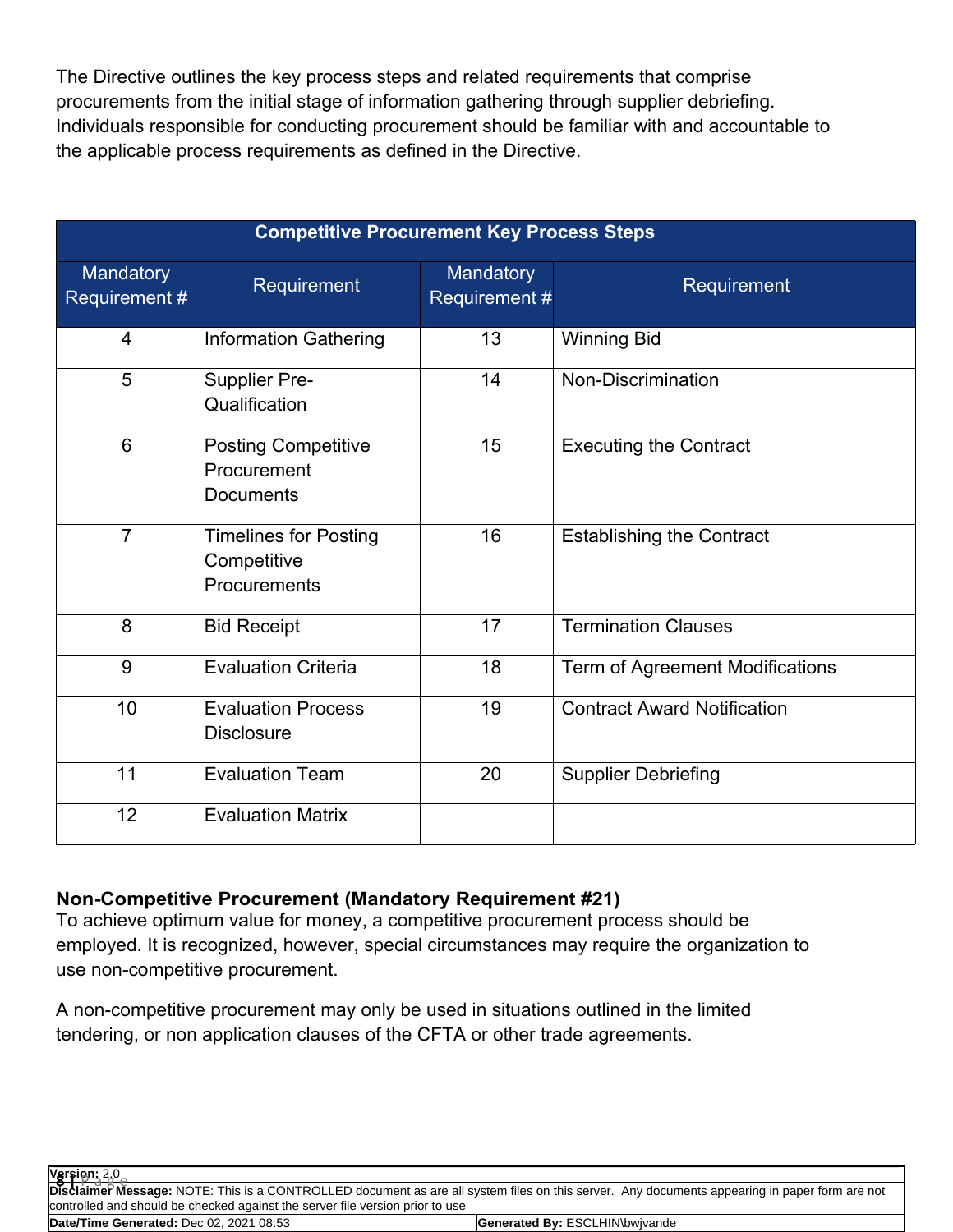Prior to commencement of non-competitive procurement, a Non-Competitive Procurement Exemption Form must be completed and approved by an appropriate authority within the organization. Goods and non-consulting services that go through a non-competitive process from \$25,000 up to but not including \$100,000 must be approved by the CEO. Goods and non-consulting services that go through a non-competitive process of \$100,000 or greater must have Board of Directors or equivalent approval. Consulting services obtained through a non competitive process must be signed by one level higher than the AAS; and services over \$100,000 require board approval.

### **Procurement Strategies**

Each Organization is responsible for developing its procurement strategy based on business and legal requirements, the Directive and applicable trade agreements.

The table below describes some of the strategies that Organizations can use, however this is not an exhaustive list. Organizations should consult with the procuring organization to discuss options. The table also indicates the mandatory requirements of the Directive that Organizations are to follow when conducting procurement.

| <b>Method</b>           | <b>Procurement Description</b>                                                                                                                | <b>Intent to Enter into</b><br><b>Contract A/Contract B</b> | <b>Applicable</b><br><b>Mandatory</b><br><b>Requirements</b> |
|-------------------------|-----------------------------------------------------------------------------------------------------------------------------------------------|-------------------------------------------------------------|--------------------------------------------------------------|
| <b>Competitive</b>      |                                                                                                                                               |                                                             |                                                              |
| RFT, RFQ                | Request for Tender/ Request for<br>Quotation<br>Organization sets all terms of Contract A<br>and B; award is based on price/delivery<br>terms | <b>Both</b>                                                 | All                                                          |
| <b>RFP</b>              | <b>Request for Proposal</b><br>Organization sets all terms of Contract A<br>and B; award is based on price and<br>other factors               | <b>Both</b>                                                 | All                                                          |
| RFP, RFT,<br><b>RFQ</b> | Organization sets all terms of Contract A<br>and specifies what terms of Contract B<br>are negotiable*                                        | <b>Both</b>                                                 | All                                                          |

**9 |** P a g e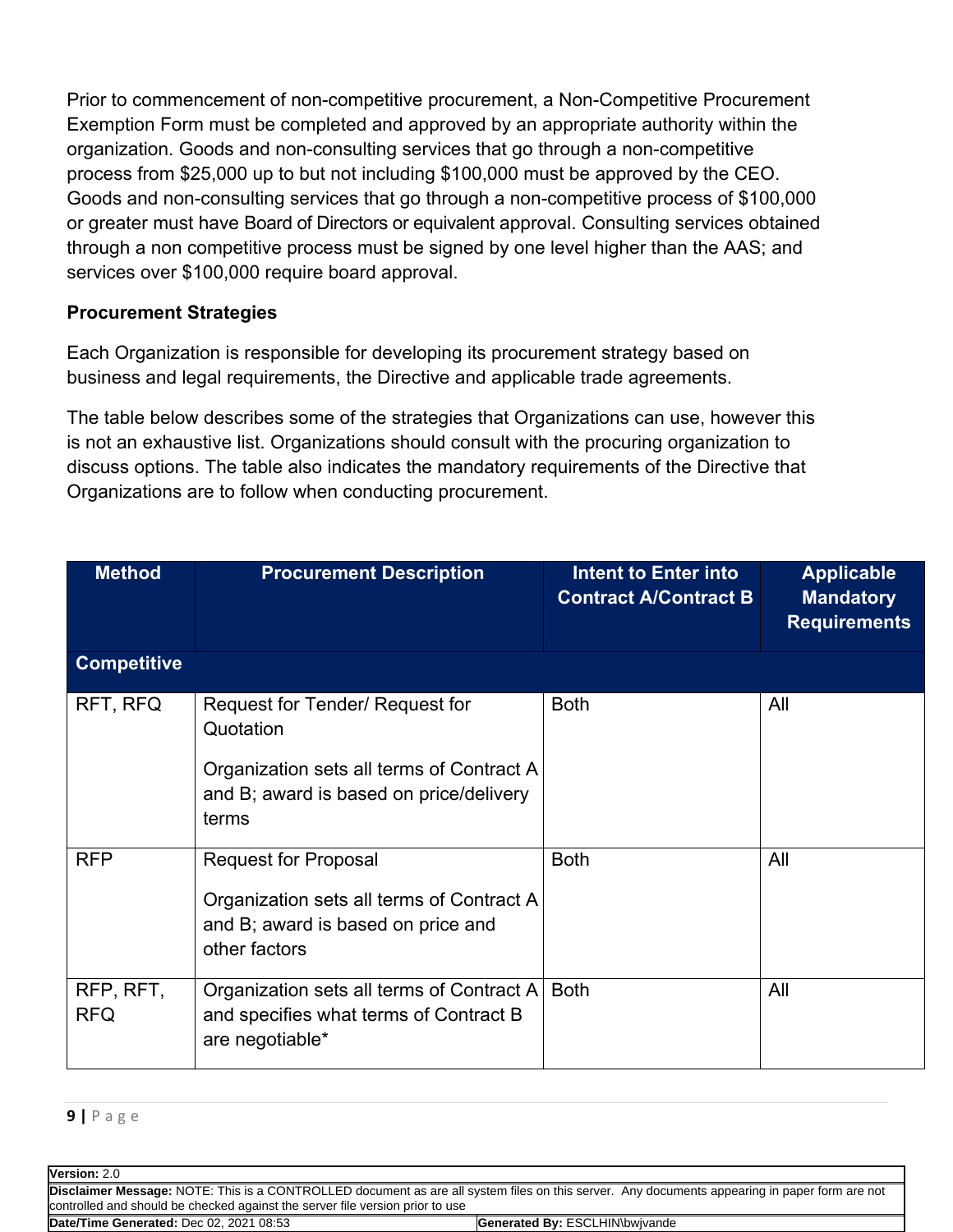| <b>Method</b>                                                                                                                                                                                                              | <b>Procurement Description</b>                                                                                                                                                                                                                                   | <b>Intent to Enter into</b><br><b>Contract A/Contract B</b> | <b>Applicable</b><br><b>Mandatory</b><br><b>Requirements</b> |  |  |  |
|----------------------------------------------------------------------------------------------------------------------------------------------------------------------------------------------------------------------------|------------------------------------------------------------------------------------------------------------------------------------------------------------------------------------------------------------------------------------------------------------------|-------------------------------------------------------------|--------------------------------------------------------------|--|--|--|
| <b>Competitive</b>                                                                                                                                                                                                         |                                                                                                                                                                                                                                                                  |                                                             |                                                              |  |  |  |
| <b>RFSQ</b>                                                                                                                                                                                                                | <b>Request for Supplier Qualification</b><br>Two-stage selection process:<br>1. Create pre-qualified suppliers list or<br><b>VOR list</b><br>2. Select a supplier from pre-qualified<br>supplier's list or VOR list by utilizing<br>process outlined in the RFSQ | <b>Both</b><br><b>Both</b>                                  | All                                                          |  |  |  |
| RFI, RFEI                                                                                                                                                                                                                  | Request for Information/ Request for<br>Expression of Interest. Market research<br>to determine procurement strategy<br>without committing to awarding work                                                                                                      | <b>Neither</b>                                              | 1,2,4,6,7,23<br>$-24$                                        |  |  |  |
| <b>NRFP</b>                                                                                                                                                                                                                | Negotiated RFP. Organization outlines<br>scope and desired outcomes of the<br>procurement. Award is based on price<br>and other factors                                                                                                                          | <b>Neither</b>                                              | All                                                          |  |  |  |
| <b>Non Competitive</b>                                                                                                                                                                                                     |                                                                                                                                                                                                                                                                  |                                                             |                                                              |  |  |  |
| Limited<br>Tendering,<br>Non-<br>Application                                                                                                                                                                               | Negotiation of all terms of the<br>agreement                                                                                                                                                                                                                     |                                                             | $1-3; 15; 17;$<br>$21 - 22$                                  |  |  |  |
| *Terms that are essential or mandatory to the agreement should not be subject to negotiation.<br>Organizations should keep the negotiable terms at a minimum level to ensure fairness, transparency<br>and accountability. |                                                                                                                                                                                                                                                                  |                                                             |                                                              |  |  |  |

The procurement strategies listed above are considered leading practice. Organizations should utilize these strategies consistently with principles of openness, fairness and transparency.

### **DEFINITIONS**

"Accessibility Criteria" refers to the standards set out in the Accessibility for Ontarians with Disabilities Act, 2005 (AODA) to make Ontario a more accessible province for people with disabilities by removing and preventing barriers which allows an individual with a disability to maintain their dignity and independence.

**10 |** P a g e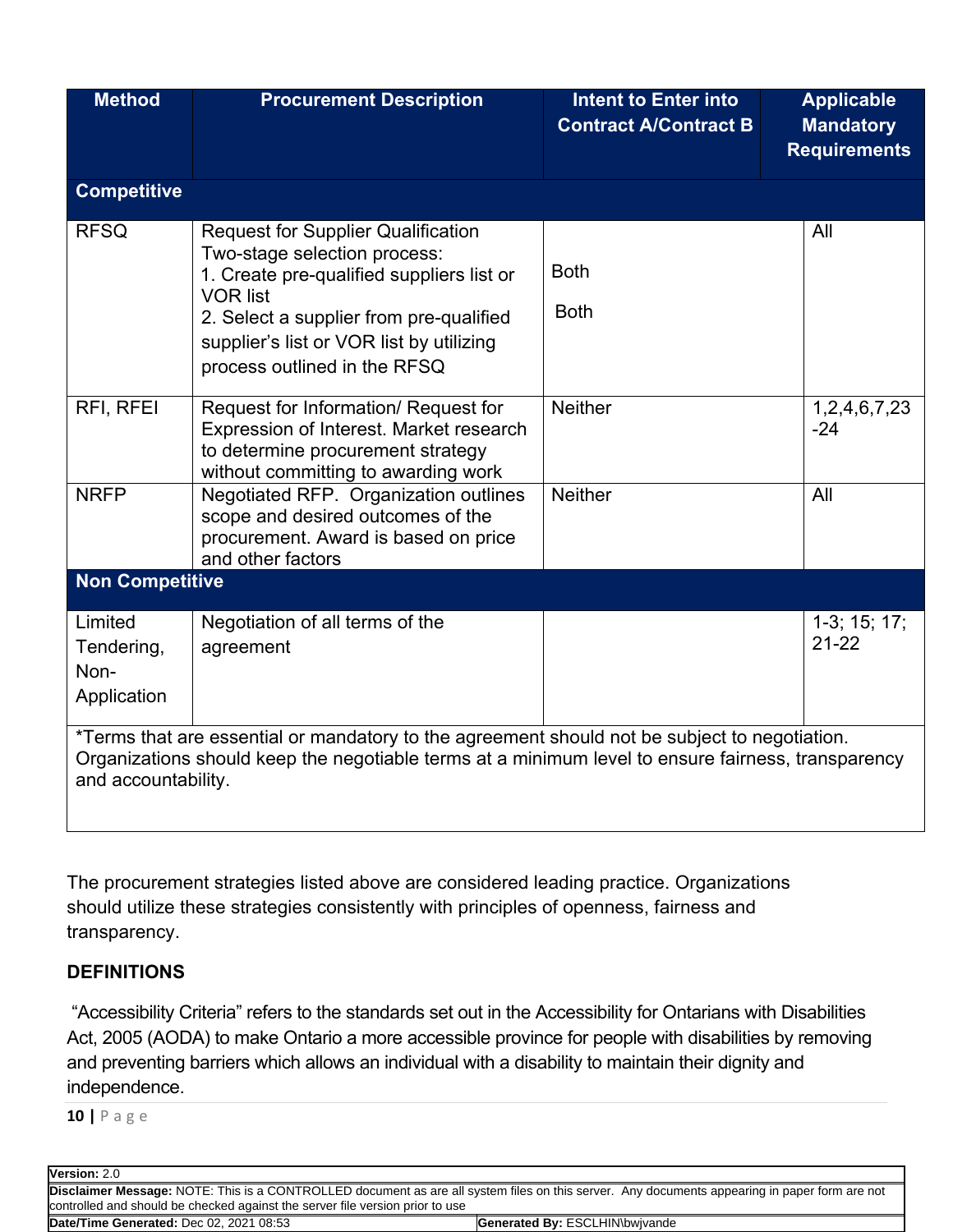"Accountability" means the obligation of an employee, agent or other person to answer for or be accountable for, work, action or failure to act following delegated authority.

"Agreement" means the formal written document that will be entered into at the end of the procurement process.

"Approval Authority" means the authority delegated by the organization to a person designated to occupy a position to approve on its behalf one or more procurement functions within the plan-topay cycle up to specified dollar limits subject to the applicable legislation, regulations and procedures in effect at such time.

"Award" means the notification to a proponent of acceptance of a proposal, quotation or tender that brings a contract into existence.

"Bid" means a proposal, quotation or tender submitted in response to a solicitation from a contracting authority. A bid covers the response to any of the three principal methods of soliciting bids, i.e., Request for Proposal, Request for Tender and Request for Quotation.

"Bid Protest" means a dispute raised against the methods employed or decisions made by a contracting authority in the administration of a proposal, tender, or quotation process.

"Chief Executive Officer" means the head of operations at organizations.

"Competitive Procurement" means a set of procedures for developing a procurement contract through a bidding or proposal process. The intent is to solicit fair, impartial, competitive bids.

"Conflict of Interest" means a situation in which financial or other personal considerations have the potential to compromise or bias professional judgment and objectivity. An apparent conflict of interest is one in which a reasonable person would think the professional's judgment is likely to be compromised.

"Construction" means construction, reconstruction, demolition, repair or renovation of a building, structure or other civil engineering or architectural work and includes site preparation, excavation, drilling, seismic investigation, the supply of products and materials, the supply of equipment and machinery if they are included in and incidental to the construction, and the installation and repair of fixtures of a building, structure or other civil engineering or architectural work, but does not include professional consulting services related to the construction contract unless they are included in the procurement.

"Consultant" means a person or entity that under an agreement, other than an employment agreement, provides expert or strategic advice and related services for consideration and decision-making.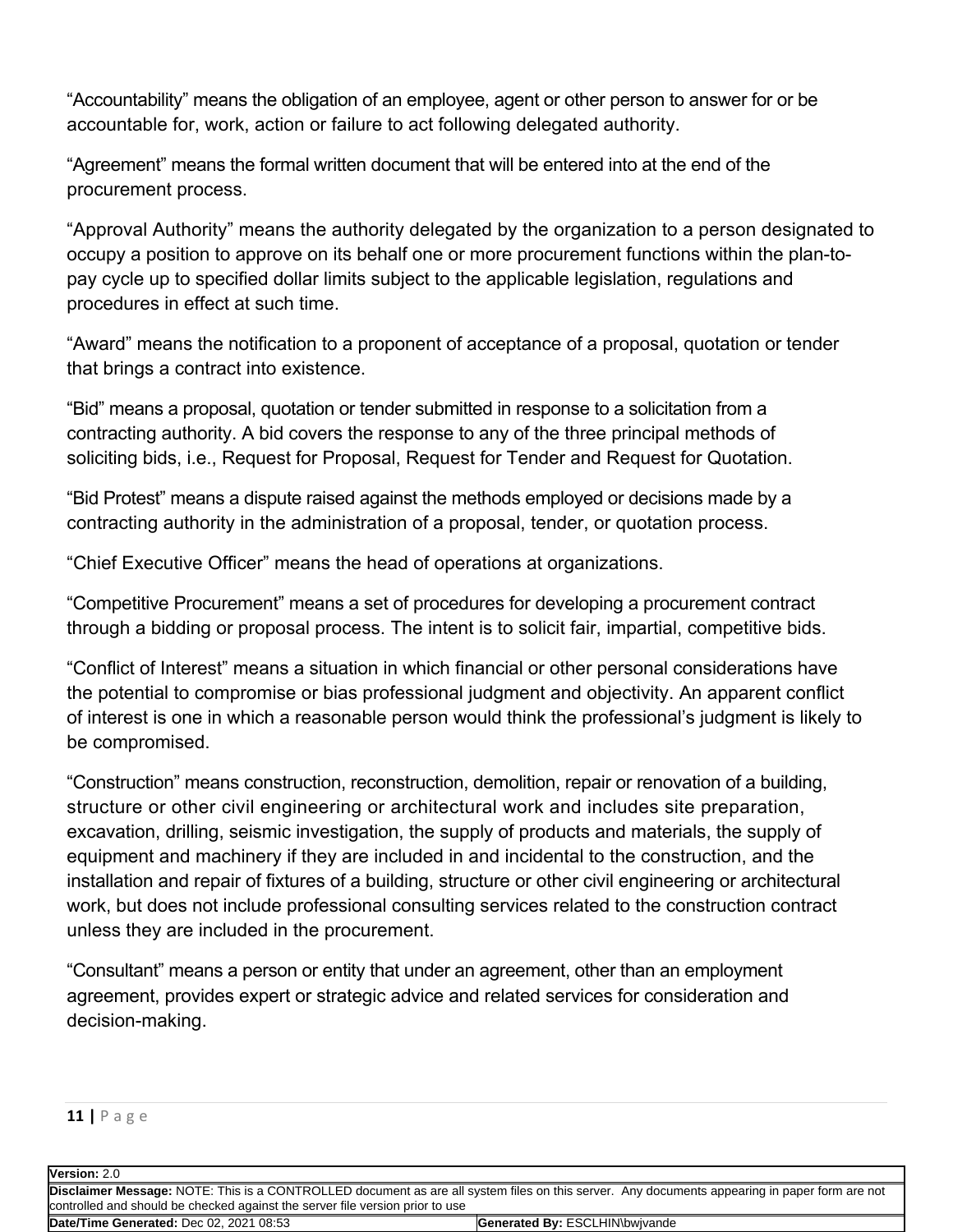"Consulting Services" means the provision of expertise or strategic advice presented for consideration and decision-making.

"Contract" means an obligation, such as an accepted offer, between competent parties upon a legal consideration, to do or abstain from doing some act. It is essential to the creation of a contract that the parties intend that their agreement shall have legal consequences and be legally enforceable. The essential elements of a contract are an offer and an acceptance of that offer; the capacity of the parties to contract; consideration to support the contract; a mutual identity of consent or consensus ad idem; legality of purpose; and sufficient certainty of terms.

"Designated broader public sector organization" means an organization to which section 12 of the *Broader Public Sector Accountability Act, 2010* applies.

"Electronic Tendering System" means a computer-based system that provides suppliers with access to information related to open competitive procurements.

"Evaluation Criteria" means a benchmark, standard or yardstick against which accomplishment, conformance, performance and suitability of an individual, alternative activity, product or plan is measured to select the best supplier through a competitive process. Criteria may be qualitative or quantitative in nature.

"Evaluation Matrix" means a tool allowing the evaluation team to rate supplier proposals based on multiple pre-defined evaluation criteria.

"Evaluation Team" means a group of individuals designated/responsible to make award recommendation. The evaluation team would typically include representatives from the organization and subject matter expert(s). Each member participates to provide business, legal, technical and financial input.

"Goods" means moveable property (including the costs of installing, operating, maintaining or manufacturing such moveable property) including raw materials, products, equipment and other physical objects of every kind and description whether in solid, liquid, gaseous or electronic form, unless they are procured as part of a general construction contract.

"Goods and Services/Goods or Services" means all goods and/or services including construction, consulting services and information technology.

"Organizations" means all organizations listed in Application and Scope, Section 2.

"Information Technology" means the equipment, software, services and processes used to create, store, process, communicate and manage information.

"Invitational Competitive Procurement" means any form of requesting a minimum of three qualified suppliers to submit a written proposal in response to the defined requirements outlined by an individual/organization.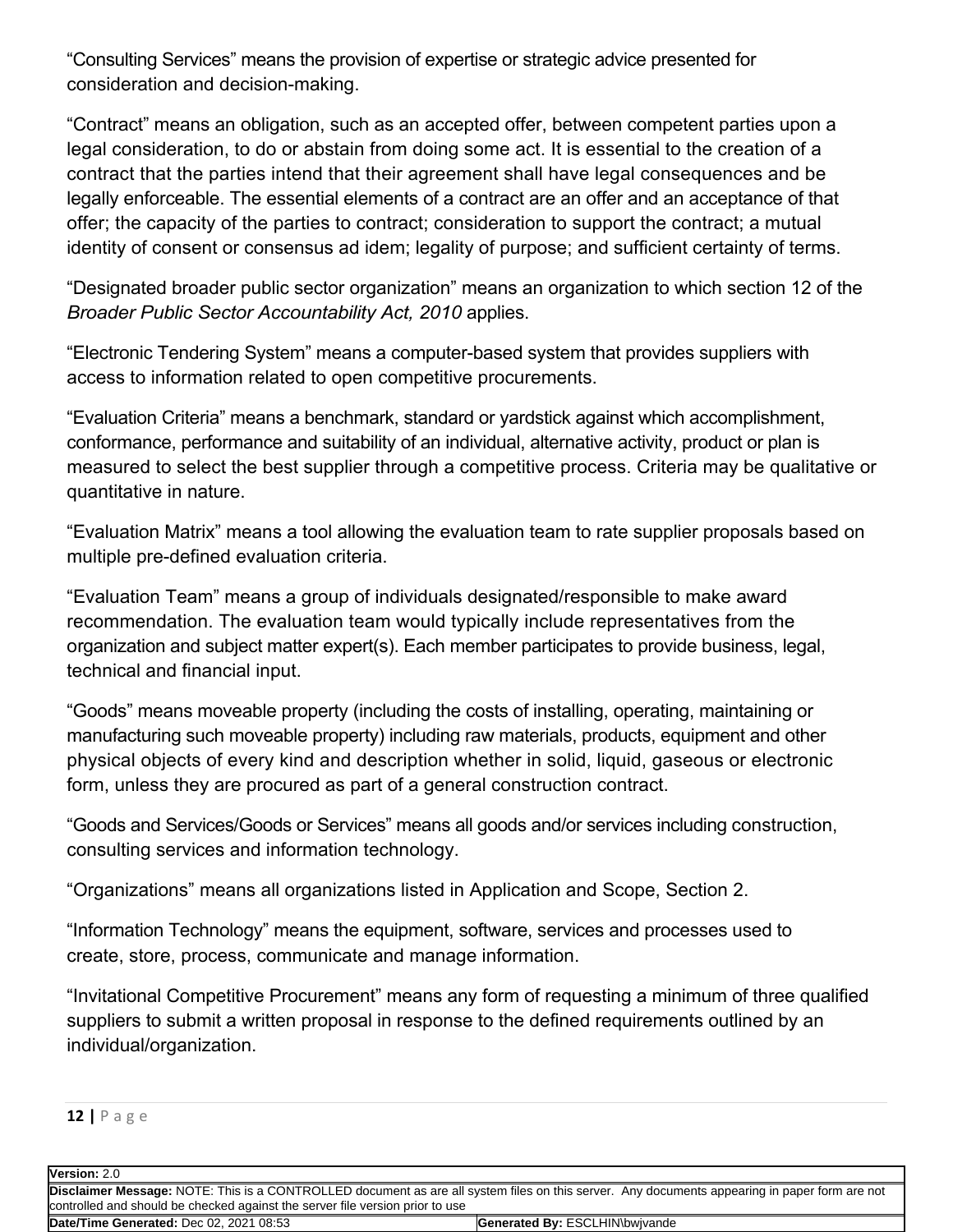"Non-discrimination" means fairness in treating suppliers and awarding contracts without prejudice, discrimination or preferred treatment.

"Offer" means a promise or a proposal made by one party to another, intending the same to create a legal relationship upon the acceptance of the offer by the other party.

"Procurement" means acquisition by any means, including by purchase, rental, lease or conditional sale, of goods or services.

"Procurement Card (P-Card)" means an organizational credit card program primarily used for lowcost, non-inventory, non-capital items, such as office supplies. The card allows procurement or field employees to obtain goods and services without going through the requisition and authorization procedure. P-cards may be set up to restrict use to specific purchases with predefined suppliers or stores, and offer central billings.

"Procurement Policies and Procedures (PPP)" means a framework and mandatory requirements to govern how organizations conduct sourcing, contracting and purchasing activities, including approval segregation and limits, competitive and non-competitive procurement, conflict of interest and contract awarding.

"Procurement Value" means the estimated total financial commitment resulting from procurement, taking into account optional extensions.

"Purchase Order (PO)" means a written offer made by a purchaser to a supplier formally stating the terms and conditions of a proposed transaction.

"Requisition" means a formal request to obtain goods or services made within an organization, generally from the end-user to the procurement department.

"Segregation of Duties" means a method of process control to manage conflict of interest, the appearance of conflict of interest, and errors or fraud. It restricts the amount of power held by any one individual. It puts a barrier in place to prevent errors or fraud that may be perpetrated by one individual.

"Services" means intangible products that do not have a physical presence. No transfer of possession or ownership takes place when services are sold, and they (1) cannot be stored or transported, (2) are instantly perishable, and (3) come into existence at the time they are bought and consumed.

"Sub Contractor" is an individual or organization delegating specified tasks, or sub-projects, of a specific project for another organization through contractual agreements.

"Supplier/Vendor" means any person or organization that, based on an assessment of that person's or organization's financial, technical and commercial capacity is capable of fulfilling the requirements of procurement.